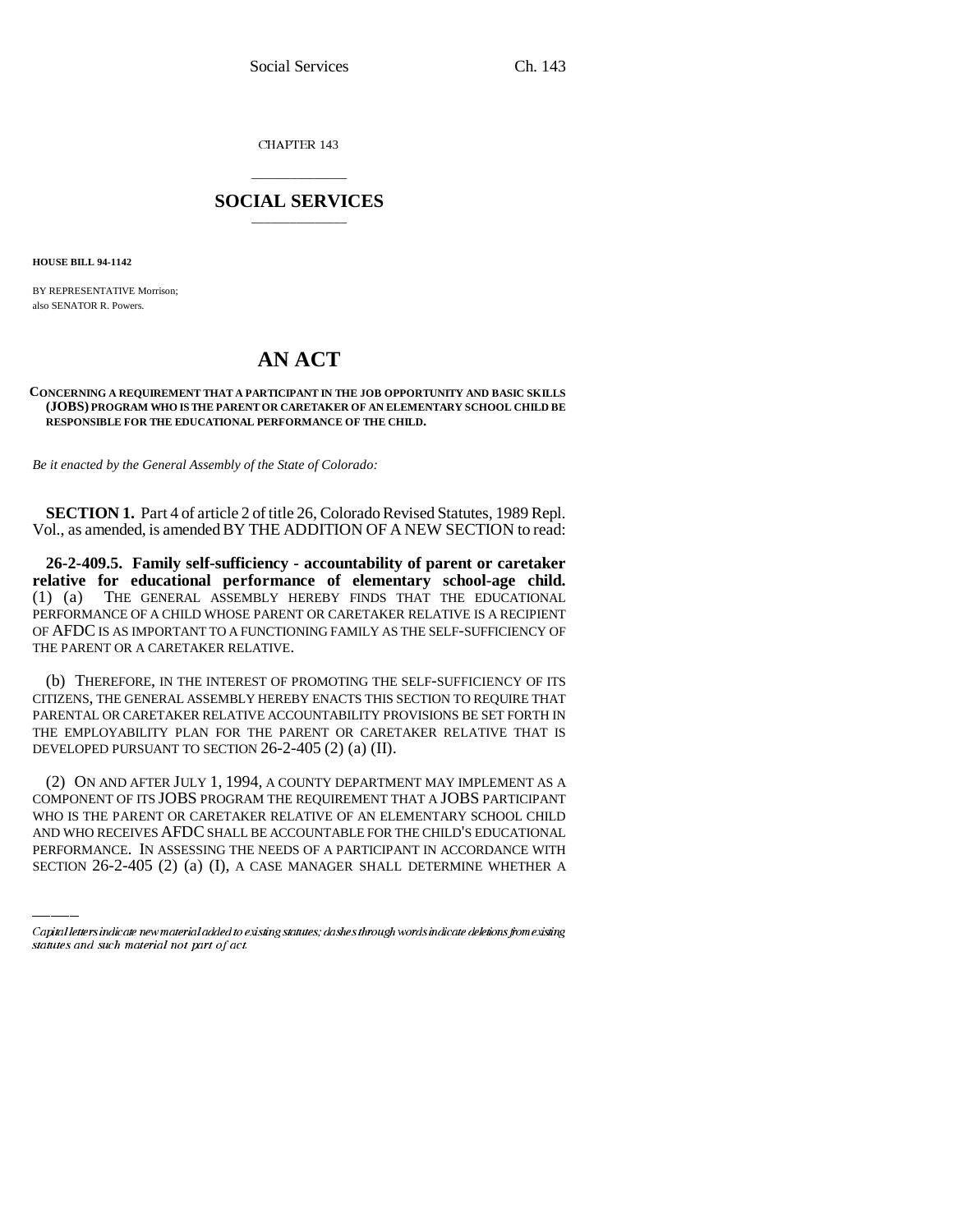PARTICIPANT IS THE PARENT OR CARETAKER RELATIVE OF AN ELEMENTARY SCHOOL-AGE CHILD. IF SO, THE CASE MANAGER SHALL OBTAIN INFORMATION CONCERNING THE EDUCATIONAL PERFORMANCE OF ANY ELEMENTARY SCHOOL-AGE CHILD OF THE PARTICIPANT.

(3) (a) IF, BASED ON THE INFORMATION PROVIDED IN ACCORDANCE WITH SUBSECTION (2) OF THIS SECTION, THE CASE MANAGER DETERMINES THAT A CHILD'S EDUCATIONAL PERFORMANCE INDICATES A BARRIER TO THE FAMILY'S ABILITY TO ACHIEVE SELF-SUFFICIENCY, THE CASE MANAGER SHALL ADDRESS THAT NEED IN THE PARTICIPANT'S EMPLOYABILITY PLAN IN ACCORDANCE WITH SUBSECTION (4) OF THIS SECTION.

(b) IF, HOWEVER, THE CASE MANAGER DETERMINES THAT ADDITIONAL INFORMATION IS NECESSARY TO ASSESS WHETHER A CHILD'S EDUCATIONAL PERFORMANCE INDICATES A BARRIER TO THE FAMILY'S ABILITY TO ACHIEVE SELF-SUFFICIENCY, THE CASE MANAGER SHALL INCLUDE IN THE PARTICIPANT'S EMPLOYABILITY PLAN PROVISIONS UNDER WHICH THE PARTICIPANT AGREES TO COMPLY WITH THE PROVISIONS OF SUBSECTIONS (4) TO (10) OF THIS SECTION.

(4) THE CASE MANAGER SHALL INCLUDE IN THE PARTICIPANT'S EMPLOYABILITY PLAN SPECIFIC ACTION TO BE TAKEN BY A JOBS PARTICIPANT THAT ADDRESSES IMPROVING A CHILD'S EDUCATIONAL PERFORMANCE.

(5) THE PARTICIPANT, AS A CONDITION UNDER THE EMPLOYABILITY PLAN, SHALL PROVIDE THE JOBS CASE MANAGER WITH INFORMATION CONCERNING THE CHILD'S EDUCATIONAL PERFORMANCE AND WRITTEN AUTHORIZATION FOR THE CASE MANAGER TO OBTAIN VERIFICATION OF INFORMATION FROM THE SCHOOL WHEN NECESSARY. THE INFORMATION MAY INCLUDE, BUT IS NOT LIMITED TO, REPORT CARDS, PROGRESS REPORTS, ATTENDANCE AND CONDUCT REPORTS, OR ANY OTHER REPORTS OR WRITTEN STATEMENTS REGARDING THE CHILD'S EDUCATIONAL PERFORMANCE INCLUDING REPORTS PREPARED BY SCHOOL PERSONNEL REGARDING THE INFORMATION A PARTICIPANT RECEIVES THROUGH PARENT-TEACHER CONFERENCES OR ANY OTHER RELEVANT CONTACT WITH SCHOOL PERSONNEL.

(6) THE ELEMENTARY SCHOOL SHALL PROVIDE THE JOBS CASE MANAGER WITH DOCUMENTATION OR VERIFICATION OF THE INFORMATION DESCRIBED IN SUBSECTION (5) OF THIS SECTION UPON REQUEST OF THE JOBS CASE MANAGER.

(7) THE COUNTY DEPARTMENT OF SOCIAL SERVICES WILL SHARE WITH THE ELEMENTARY SCHOOL INFORMATION CONCERNING THE JOBS PARTICIPANT AND THE PROVISIONS OF THE PARTICIPANT'S EMPLOYABILITY PLAN THAT CONCERN THE EDUCATIONAL PERFORMANCE OF THE PARTICIPANT'S CHILD.

(8) SUPPORT SERVICES DESIGNED TO INCREASE THE INTERACTION BETWEEN A CHILD, THE SCHOOL, AND THE JOBS PARTICIPANT FOR THE PURPOSE OF IMPROVING A CHILD'S EDUCATIONAL PERFORMANCE ARE TO BE AVAILABLE FOR A PARTICIPANT TO THE EXTENT FEASIBLE AND WITHIN AVAILABLE APPROPRIATIONS.

(9) THE PARTICIPANT, APPROPRIATE SCHOOL PERSONNEL, AND THE CASE MANAGER SHALL JOINTLY DETERMINE APPROPRIATE SUPPORT SERVICES.